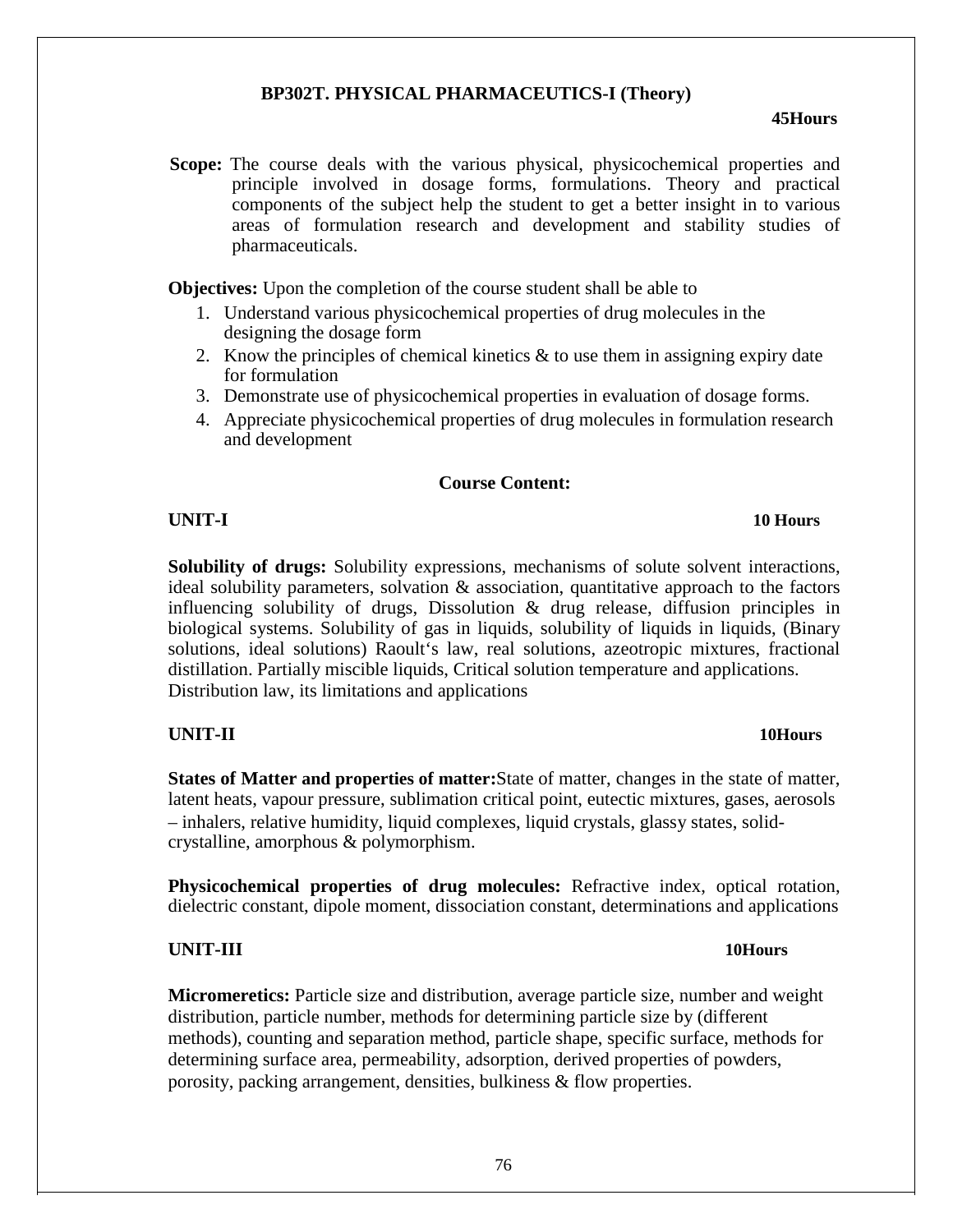# **UNIT-IV 08Hours**

**Complexation and protein binding:** Introduction, Classification of Complexation, Applications, methods of analysis, protein binding, Complexation and drug action, crystalline structures of complexes and thermodynamic treatment of stability constants.

# **UNIT-V 07 Hours**

**pH, buffers and Isotonic solutions:** Sorensen's pH scale, pH determination (electrometric and calorimetric), applications of buffers, buffer equation, buffer capacity, buffers in pharmaceutical and biological systems, buffered isotonic solutions.